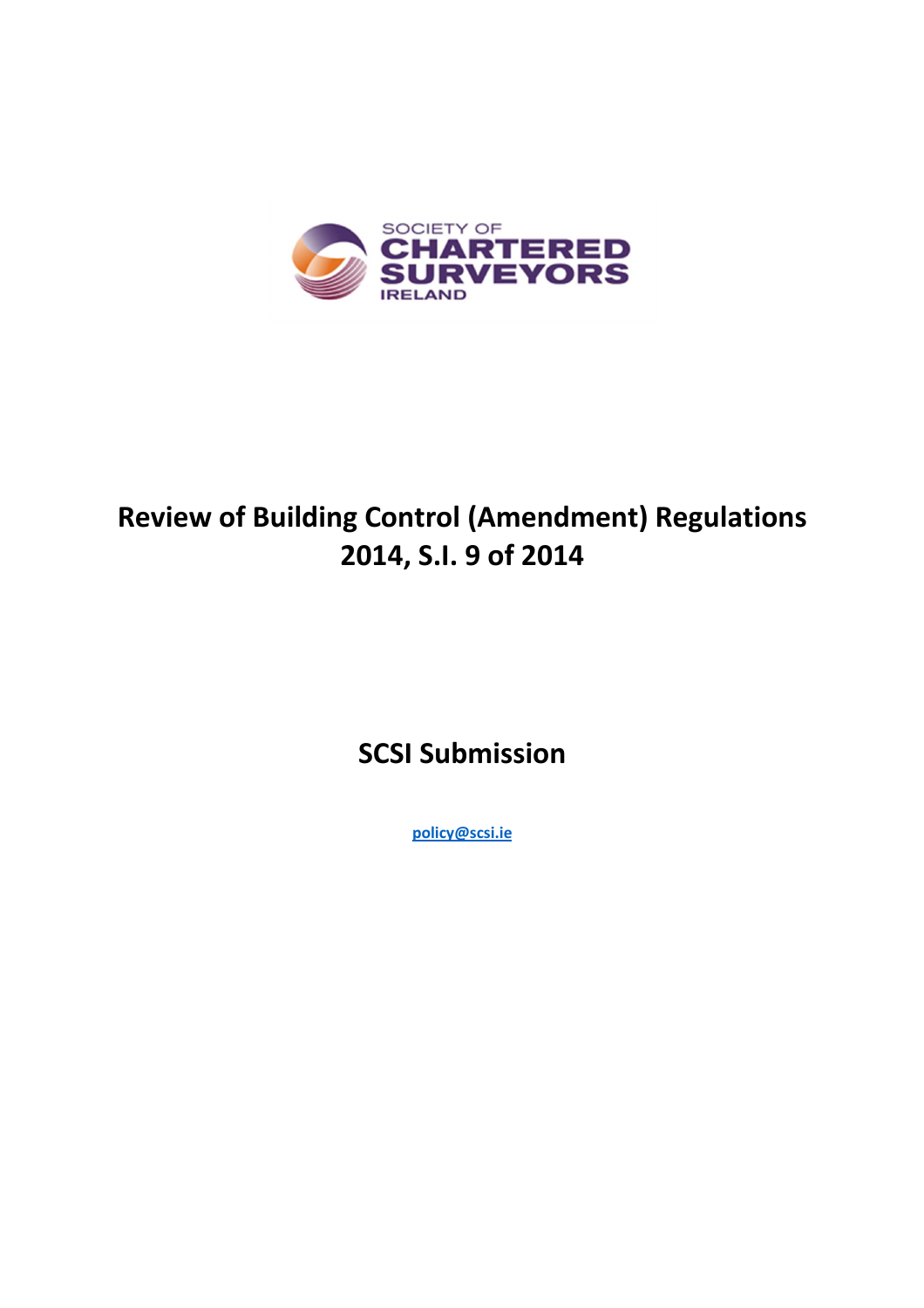#### **Introduction**

The Society of Chartered Surveyors Ireland (SCSI) is the professional representative body for c 5,000 surveyors and estate agents in the property, land and construction sectors. The Society works in partnership with RICS, the global professional body, and its mandate is to operate in the public interest.

The Society welcomes the opportunity to participate in the review of Building Control (Amendment) Regulations 2014, S.I. 9 of 2014 and believes that it is timely in the context of the increase in activity in the sector and the need to support the delivery of more housing in Ireland.

The Society also believes that the Building Control (Amendment) Regulations, which were introduced with effect from March  $1<sup>st</sup>$  2014, are very important to protecting the public and consumer interest to ensure that previous building control failures such as those witnessed in Priory Hall, do not re-occur.

The Society is also of the belief that the professionals who are competent to act as design/assigned certifiers, are best place to ensure the standards are fully complied with.

The Society also believes that the review should ensure that the key improvements to the building control framework including (a) the empowerment of competence on professionalism in the design and execution of construction projects; (b) Greater accountability for compliance with the minimum requirements of the building regulations relevant to a particular building or works; and (c) Better oversight by industry and by local authorities of the design and construction of buildings. (d) Consolidation of Building Control regulations and related regulations into a single document (e) Existing warranty/latent defects insurance should be examined to ensure that they provide appropriate consumer protection. (f) The Society would welcome the early introduction of the legislation to introduce the CIRI mandatory register as a mechanism to provide further quality assurance in this area.

In relation to single dwellings, the Society is not in favour of the proposal to allow owners to 'opt out' of statutory certification. It is the view of members that this would be a retrograde step in relaxing the standards which have a vital role to play in protecting the public.

The SCSI recommends that serious consideration should be made for the introduction of Latent Defects Insurance (LDI) on a mandatory footing for all residential projects and it is recommended that this latent defects insurance product is robust enough to ensure consumer protection.

The Society is not in favour of widening the pool of professionals, at this early transition stage that can take on the role of assigned certifier or design certifier. Since the introduction of the Building Control Act 2007, all registered professionals are legally obliged to abide by a strict level of professional standards and code of practice and the SCSI has a concern that widening the pool to other sectors who do not have the same level of training, professional experience or professional indemnity cover may leave some of the more venerable consumers exposed to a high level of risk. The SCSI is of the view that there is already an adequate pool of professionals available.

In relation to the costs involved, the SCSI believes that the focus should be on the value, quality and compliance of the work. Compliance cost associated with the requirement of BCAR account for small proportion of the overall costs and in the context of one of the largest financial commitments people make in buying a home, it is a relatively low price to pay for safety and peace of mind. According to a recent study by SCSI, other costs such as development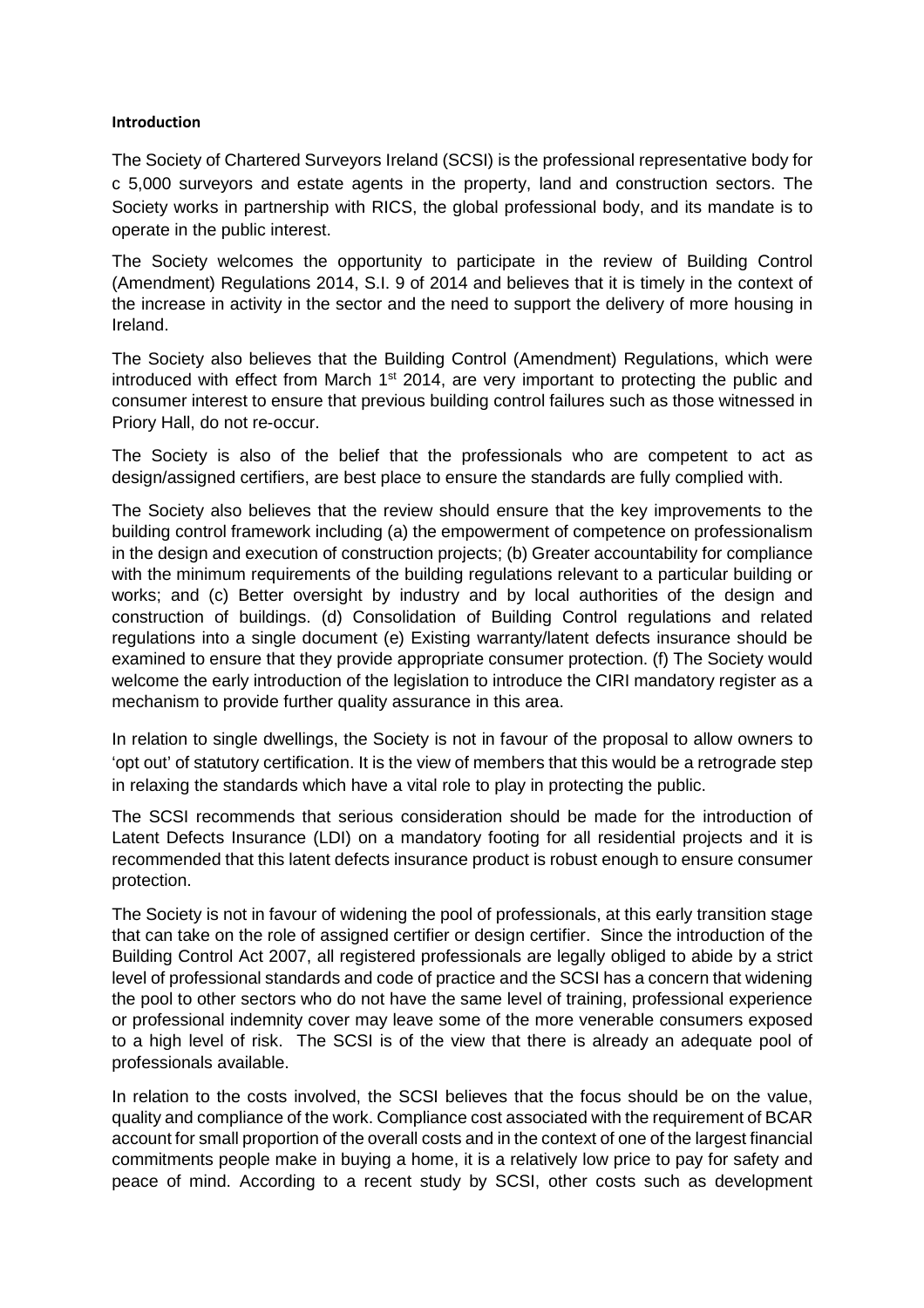contributions, VAT etc which make up 20% of the overall cost are greater barriers to housing development.

**It is the view of the SCSI that the principles of ensuring consumer protection through enforcement of the prescribed professional standards carried out by competent professionals should be maintained in the context of this review.** 

#### **Lack of Supply**

The Society recognised the need to improve levels of supply in the property market given the dearth in new home construction since 2009.

According to the Department of Environment, Community & Local Government, there were 11,016 completions last year compared to average requirements of around 26,000 units per annum.

A new report by the Society of Chartered Surveyors Ireland (SCSI), the number of units actually built within a given year even is less than the official figure suggests as it is based on 'completions' i.e. units which are connected to the electricity supply. The SCSI forecasts that approximately 10,000 units will be actually built in 2015 and 14,000 in 2016 as the large number of units from unfinished estates washes through the system.



A high proportion of completed units are one off housing. According to the CSO, around 30% of the units granted planning permission in 2013 were for one off houses.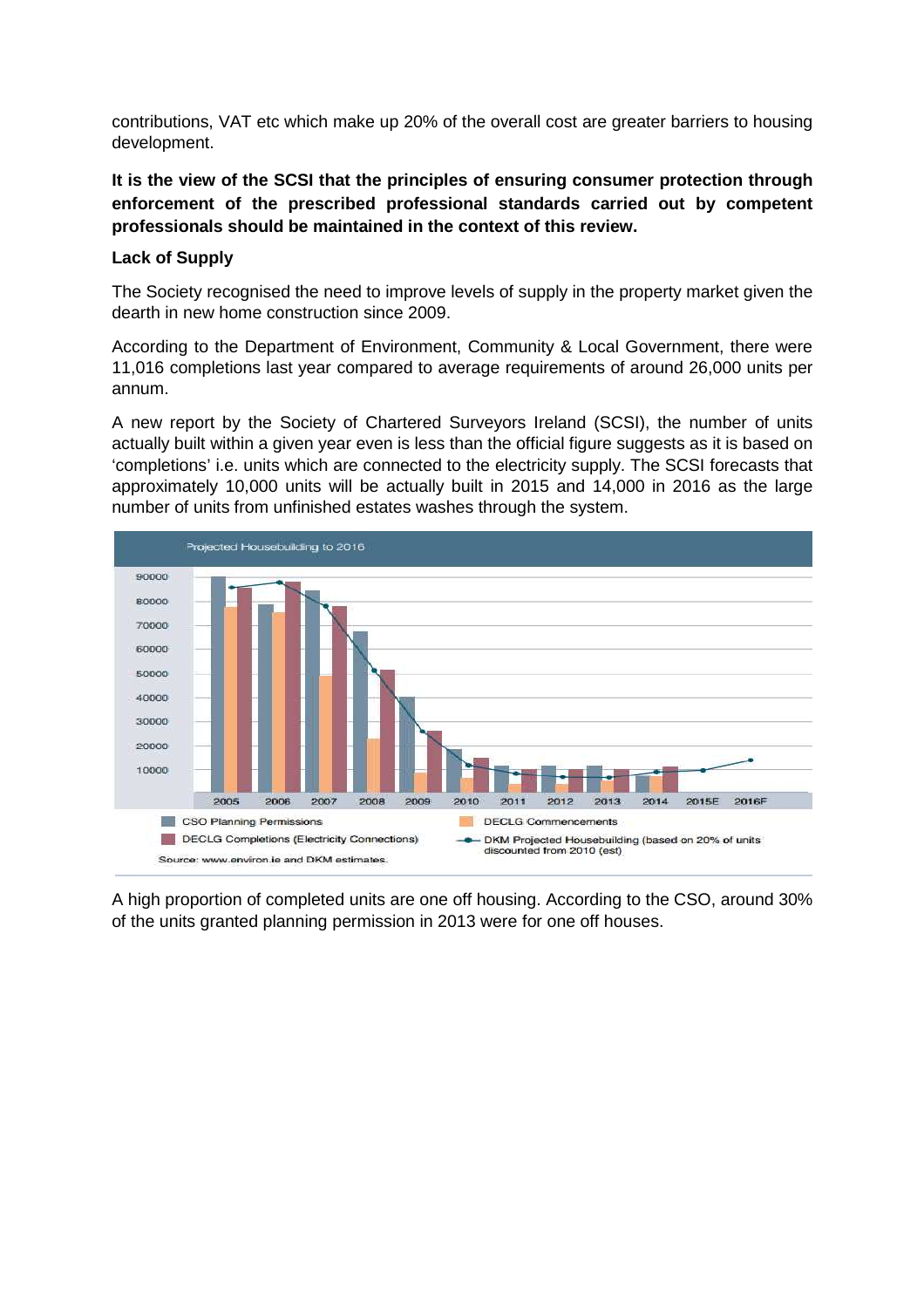

As the construction of one off houses forms a large part of the overall housing supply in the country it is imperative that proper regulation and control is implemented in their construction.

The Society believes that the building standards are an important safeguard and provide essential safety and peace of mind for the public. It is not in any ones interests to see a return to a situation whereby there are unacceptable standards and safety risks to homeowners due to poor oversight and enforcement.

If cost reduction are required to ensure the viability of construction other costs such as development contributions, VAT etc which make up 20% of the overall cost are greater barriers to housing development and reduce the overall viability.

The Society has previously outlined a number of measures to increase the delivery of housing supply in its '10 Step Strategy to Address the Housing Supply Shortage'.

The Society also believes that the speedy implementation of the Planning & Development (No. 1) Bill, which provides for reduced Part V, development contributions and a 'use it or lose it' approach, will also encourage more development by making it more viable.

The Building Control (Amendment) Regulation costs vary depending on the property but comprise a small proportion of the overall cost of building a home and provide the consumer with a quality assurance and peace of mind that the property they have purchased has been built in accordance with high standards.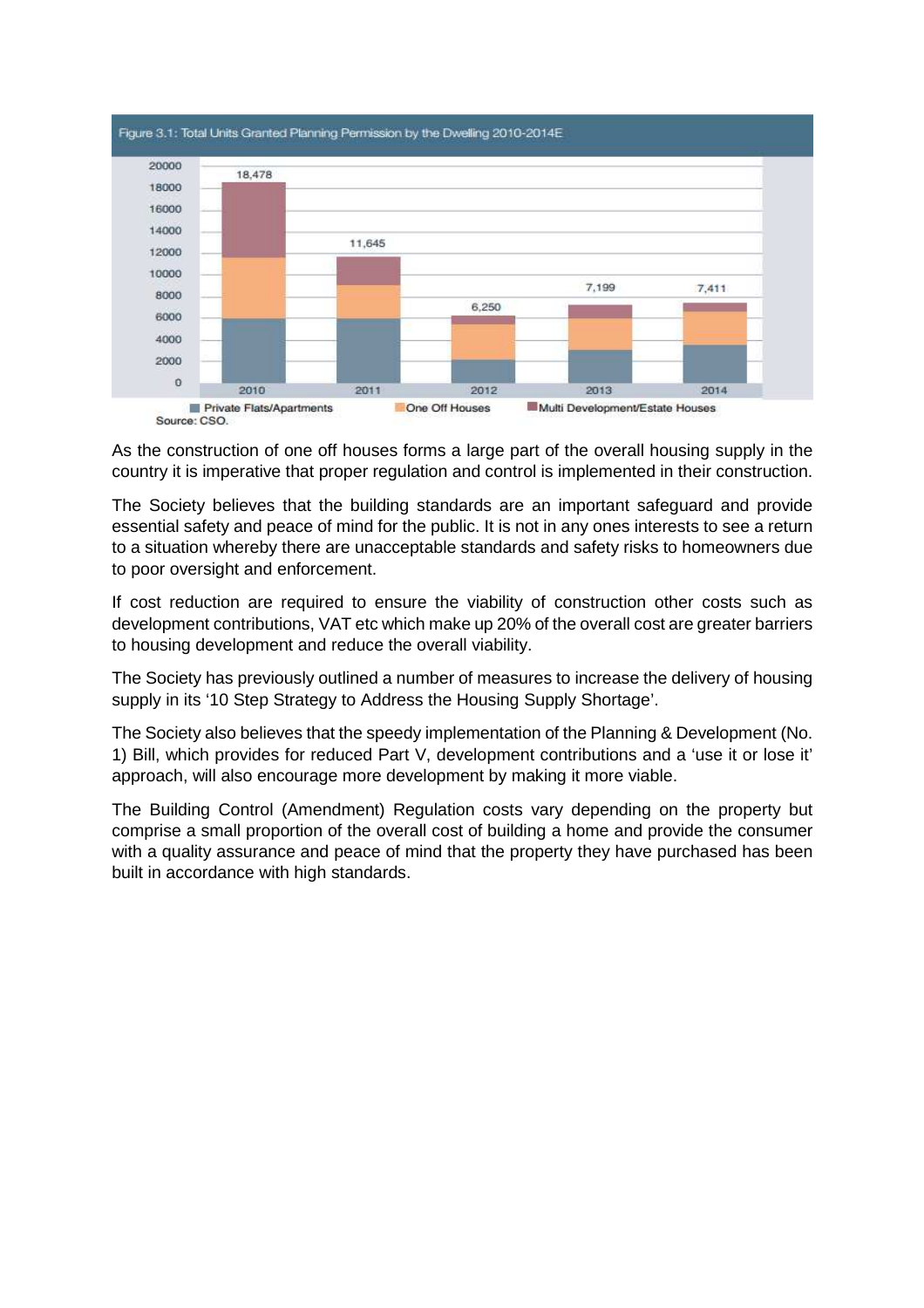#### **BCAR Consultation Questions**

**Do you agree with the proposed amendment to Building Control Regulations to provide that the requirements for statutory certification in line with S.I. No. 9 of 2014 be eased in the case of a new single dwelling and an extension to an existing dwelling by becoming advisory rather than mandatory and by allowing for alternative means of demonstrating compliance? (Option A refers)** 

We are NOT in favour of the proposal to allow owners to 'opt-out' of statutory certification. We think this would be a retrograde step and create a two tier market of properties. There are health and safety implications and a risk that the building will be substandard and there could be further incidents to public health and safety which must be avoided.

Furthermore there is a risk of a negative impact on the reputation of Irish construction. It could seriously prejudice future conveyancing transactions in the single house market which currently represents over half of all new houses built.

In the context of the Safety, Health and Welfare at Work (Construction) Regulations 2013 with regard to self-build properties, the building owner is legally obliged to register with the Health and Safety Authority in certain circumstances. The SCSI is of the opinion that this health and safety legislation works in tandem with the current building control regulations as the competence of the building contractor is queried under both pieces of legislation.

#### **Do you have any views in relation to the proposals for broadening the pool of professionals who may sign certificates of compliance, in particular proposals (c) and (d) at Option B above?**

We think that it is very important that the professionals who may sign certificates of compliance possess the necessary skill sets and have demonstrated the competence to carry out the duties of the assigned certifier and design certifier and who sign up to a rigid code of professional conduct and have the prerequisite PI insurance.

If the intention to widen the pool is to reduce costs we believe there is a risk that the quality of the inspection and reporting would be compromised.

### **Do you have any further suggestions which would assist in broadening the pool of persons who may give statutory certificates of compliance for building control purposes? (Option B refers)**

We don't think the issue is in relation to the available pool of persons, which is significantly in excess of 8,500 potentially available designated professionals who may give statutory certificates of compliance. But rather ensuring that the people acting as assigned certifiers and design certifiers have the competence to do so and are fully insured.

Given the current levels of PI requirements, this would be a serious issue should people who are not competent be given the authority and there is a risk that PI premiums may increase for all therefore increasing the overall costs. We understand that latent defects insurance or improvements in the warranty options in housing would be considered for residential construction.

**Do you agree that there should be no change in regulatory requirements for new single dwellings and extensions to existing dwellings, but that the Sample Preliminary Inspection Plan for Single Dwellings should be incorporated into the existing Code of Practice for inspecting and certifying buildings and works thus becoming a statutory guidance document? (Option C refers)**